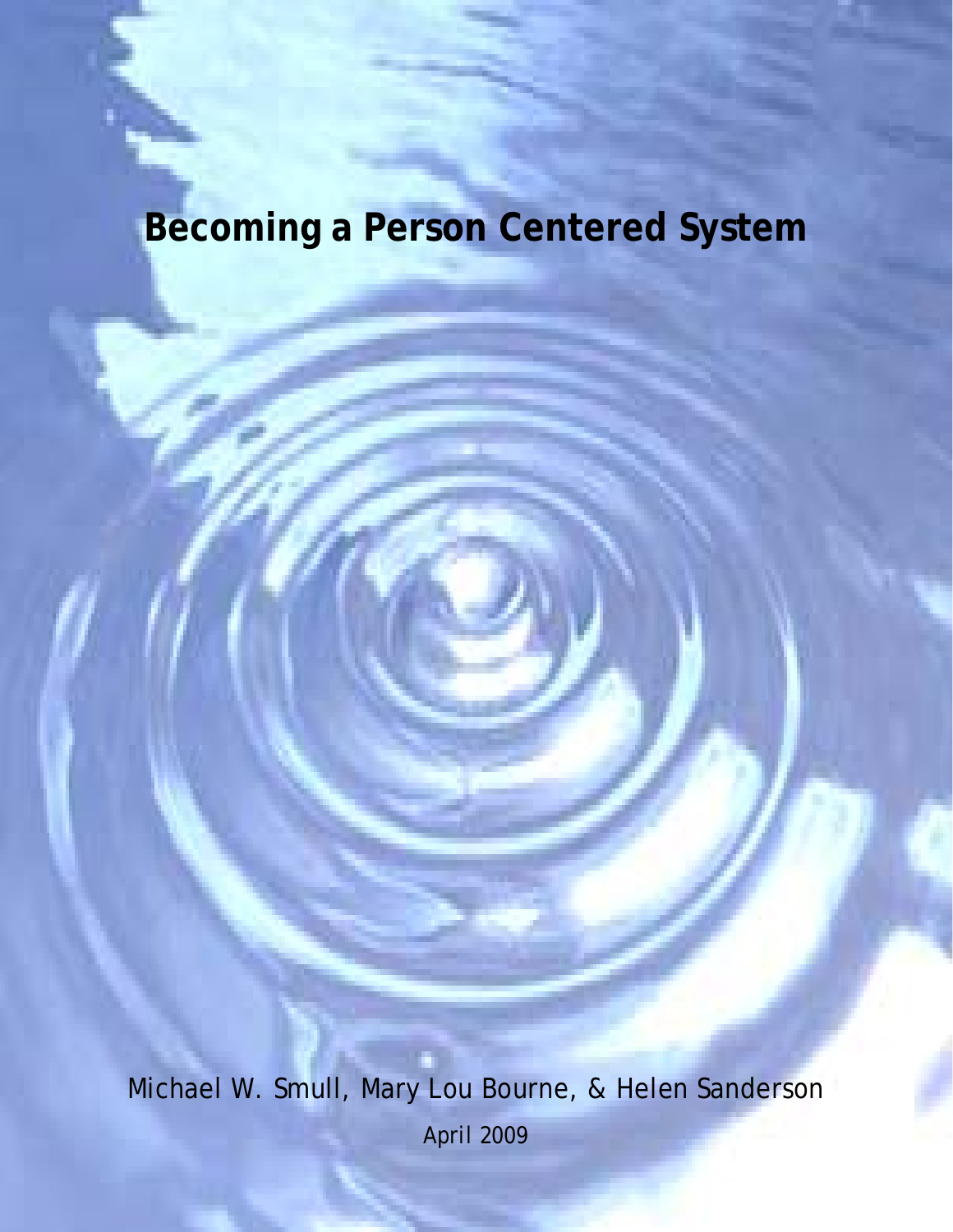This report is the first in a series on a system change collaborative with state developmental disability agencies in Georgia, North Carolina, Oregon, South Dakota, Tennessee, and Virginia. The National Association of State Directors of Developmental Disabilities Services, Support Development Associates, and Virginia Commonwealth University respectively manage parts of the initiative.



The initiative is funded in part The Department of Health and Human Services Centers for Medicare and Medicaid Services Real Choice Systems Change Person-Centered Planning Implementation Grant FY 2007 CFDA 93.779 Building Person-Centered Organizations: Fulfilling the Promise of Person-Centered Planning.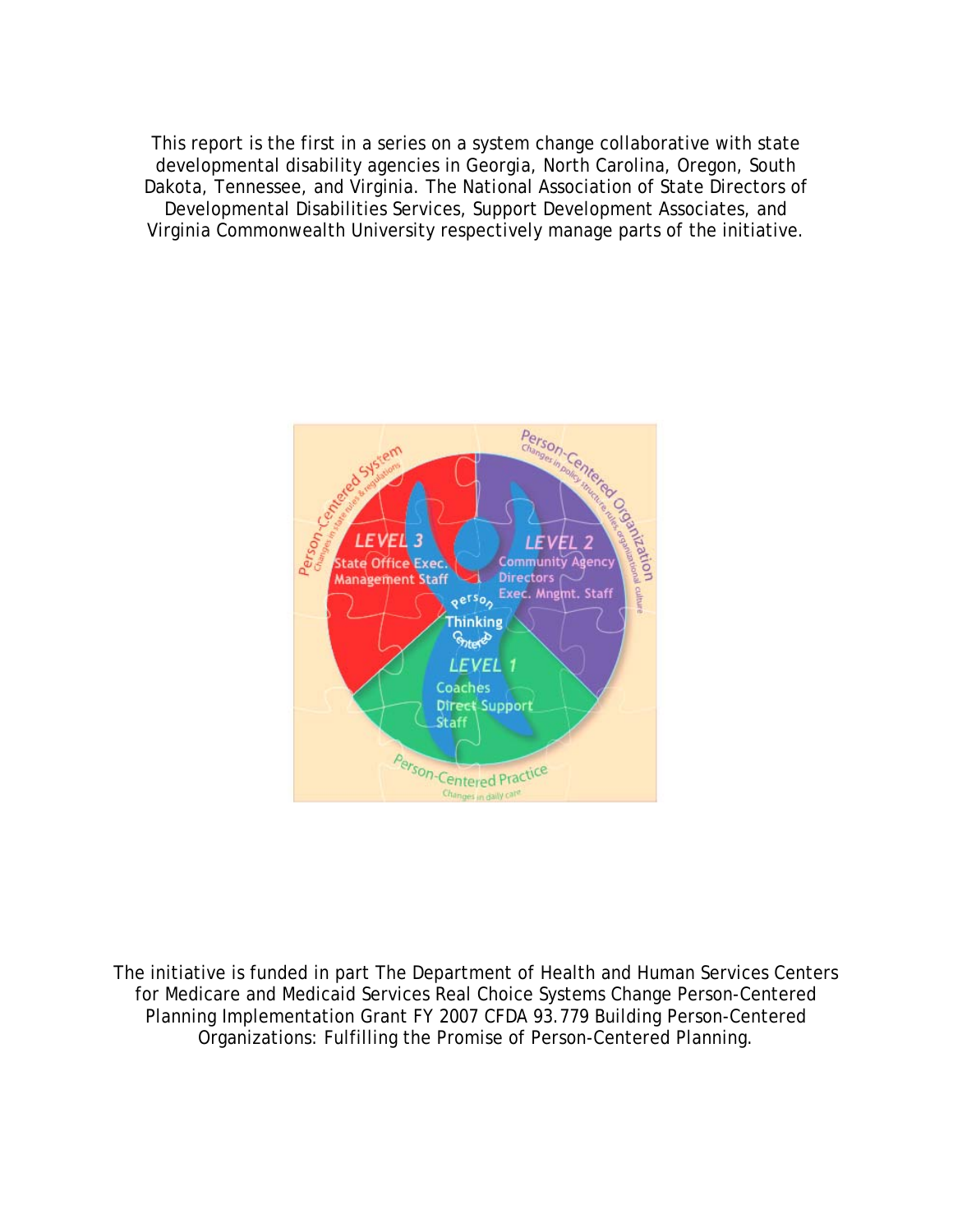# **A Brief Overview**

A variety of agencies in many different locations have engaged with us in a set of efforts that have evolved over time. At each location the goal has been consistent: to create person centered systems that support person directed services. The learning that has taken place from working toward that goal has changed the approach. What follows is a brief overview of the evolution of the approach and the key lessons learned. Because this is a brief overview, much is left out and will be described in subsequent publications. Some of the central ideas of the effort are:

- Changes in rules and practice should be driven by learning what is and is not working in supporting individuals.
- Using a small set of value-based skills at all levels of the system will drive change throughout the system.
- Using these skills in conjunction with selected quality management and organizational development tools will improve quality of life and increase organizational effectiveness and efficiency.

#### **The Evolution of the Efforts**

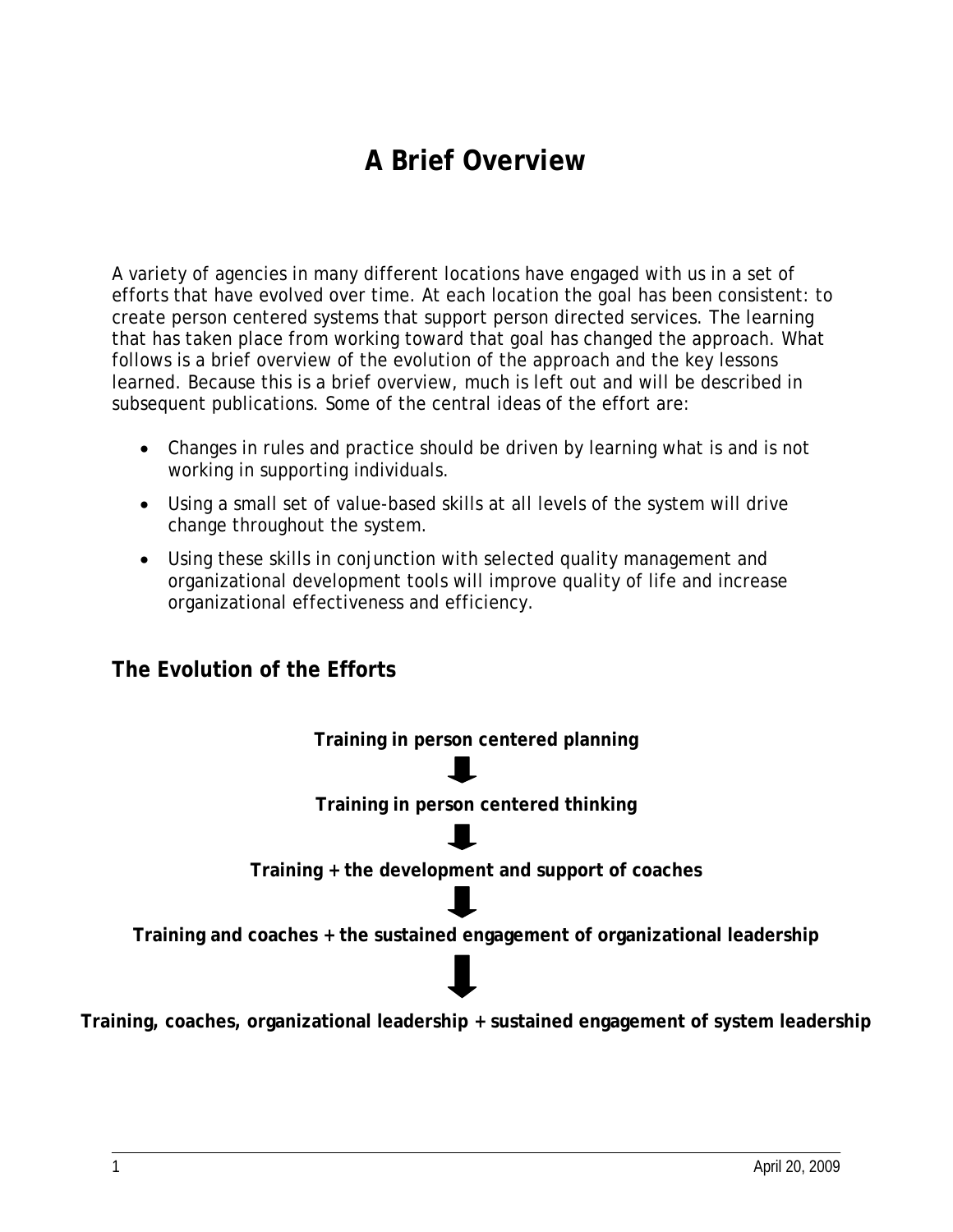#### **Training in Person Centered Planning**

For over two decades efforts have been made to make the plan document required by the state more person centered, with equal attention put towards developing skills in person centered planning techniques among those who write plans. While research clearly demonstrates that when good plans are implemented they make a significant difference in quality of life, experience suggests that typical plans fall short and implementation falls shorter.

- Plans (with a few notable exceptions) are seen as little more than annually required compliance documents. They are not seen as blueprints for future actions or a way to focus learning and deepen understanding about the person.
- Plans reflect the thinking that goes into them and the thinking often reflects a focus on issues of health and safety and enhancing functional capacity while excluding what makes the person happy or fulfilled.
- Where what is "important to" the person (happy, fulfilled, satisfied, comforted) is recognized, the description is static, changes little or not at all from year to year, and is rarely the focus of actions.

Training in person centered plan writing, by itself, results in better paper, not better lives

- The individuals who provide the day-to-day support do not see the plans as relevant or particularly helpful (with the potential exception of orienting new staff).
- Plans do not directly impact how managers lead or use their resources. They do not provide guidance for what is discussed in supervision or team meetings.
- Information from plans is not used at a strategic planning level to inform change.

The problems do not lie in the quality of the people in the system but in the system itself. There is no "value deficit" among those who write the plans nor in the inherent qualities of the persons who are expected to implement them. The gaps occur within the systems in which both work.

#### **Training in Person Centered Thinking**

Increasing the effectiveness of the training in person centered planning does not result in the desired effect. What is needed is not just a way for a small percentage of people working in the system to learn how to write plans, but rather a way for all who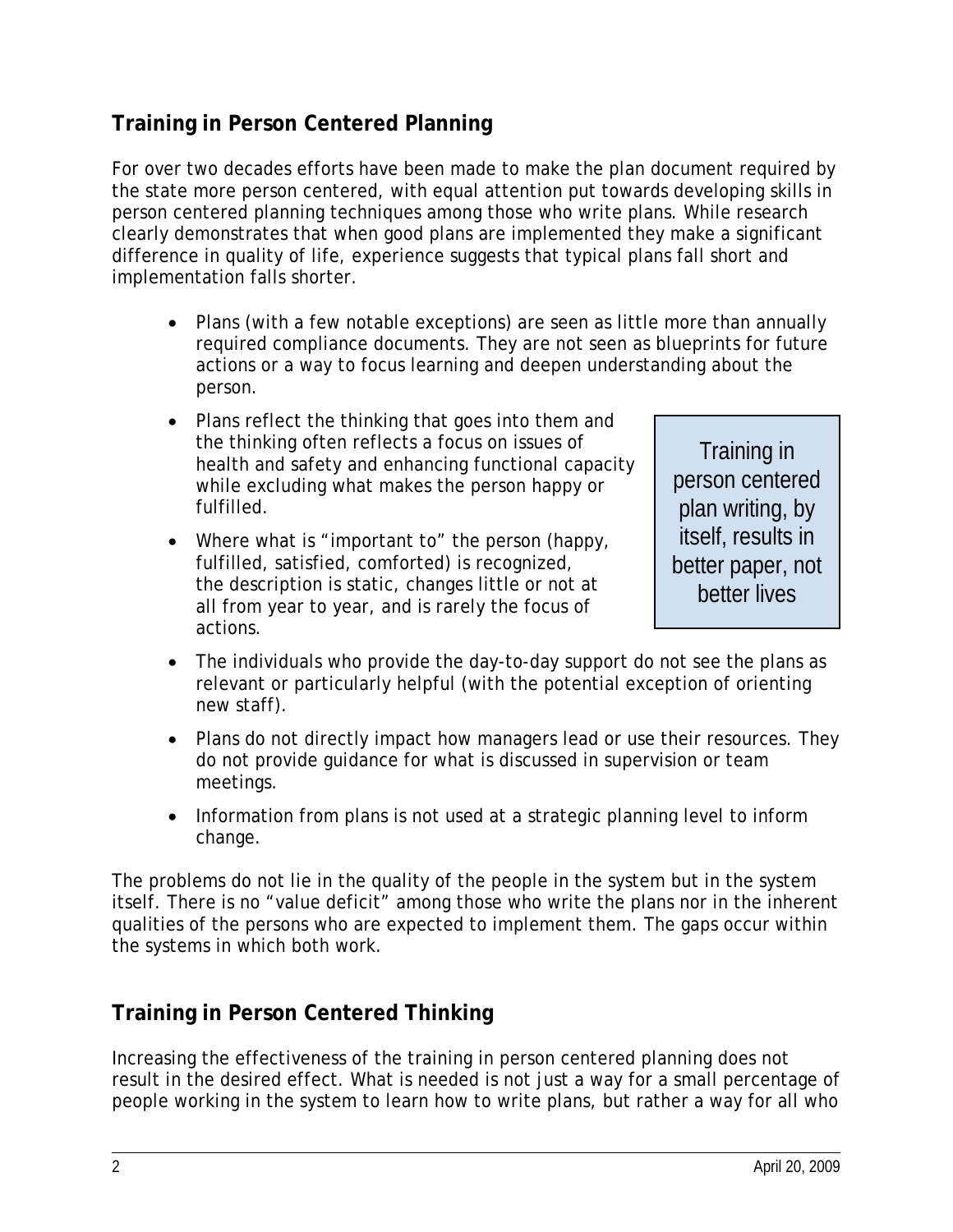**Training** introduces skills – it does not result in the use of the skills

work in the system to acquire the necessary skills and values, and engage in the behaviors needed for implementation. By deconstructing essential lifestyle planning combined with key problem solving and management tools, we designed a training around a relatively small set of skills that are needed to implement good plans. These skills can be taught in twoday trainings to large groups (classes of 40).

While this turned out to be an important piece of the solution, it was not the entire solution. Training, no matter how good,

is the classic "rock in the pond."

The rock, tossed in the pond makes waves. And the bigger the rock, the bigger the waves. But no matter how big the rock, the pond eventually goes still again. The people attending the training go back to settings with the same culture and the same demands. Under the typical pressures most of those who participate in the training quickly revert to the problem solving/coping behaviors that they used before the training regardless of how well or badly these behaviors work for them. They rarely have



the influence or support necessary to question or change what is viewed as acceptable within their organization, unless the organization is quite small.

This is not to say that training should be ignored. Every paid person in the system should have person centered thinking skills training (and it should be routinely offered to those who use the services and their families). Systems should view this in the same way they view training in issues of health and safety such as First Aide or CPR.

#### **Training + Coaches**

The immediate goal is to have the person centered thinking skills used in everyday work. That is, to create person centered practices in all aspects of the work. The most effective way to meet this goal is to have designated people who are supported in-

- Demonstrating the use of the skills,
- Helping others learn the skills and practice them, and
- Reinforcing their use until they become habit.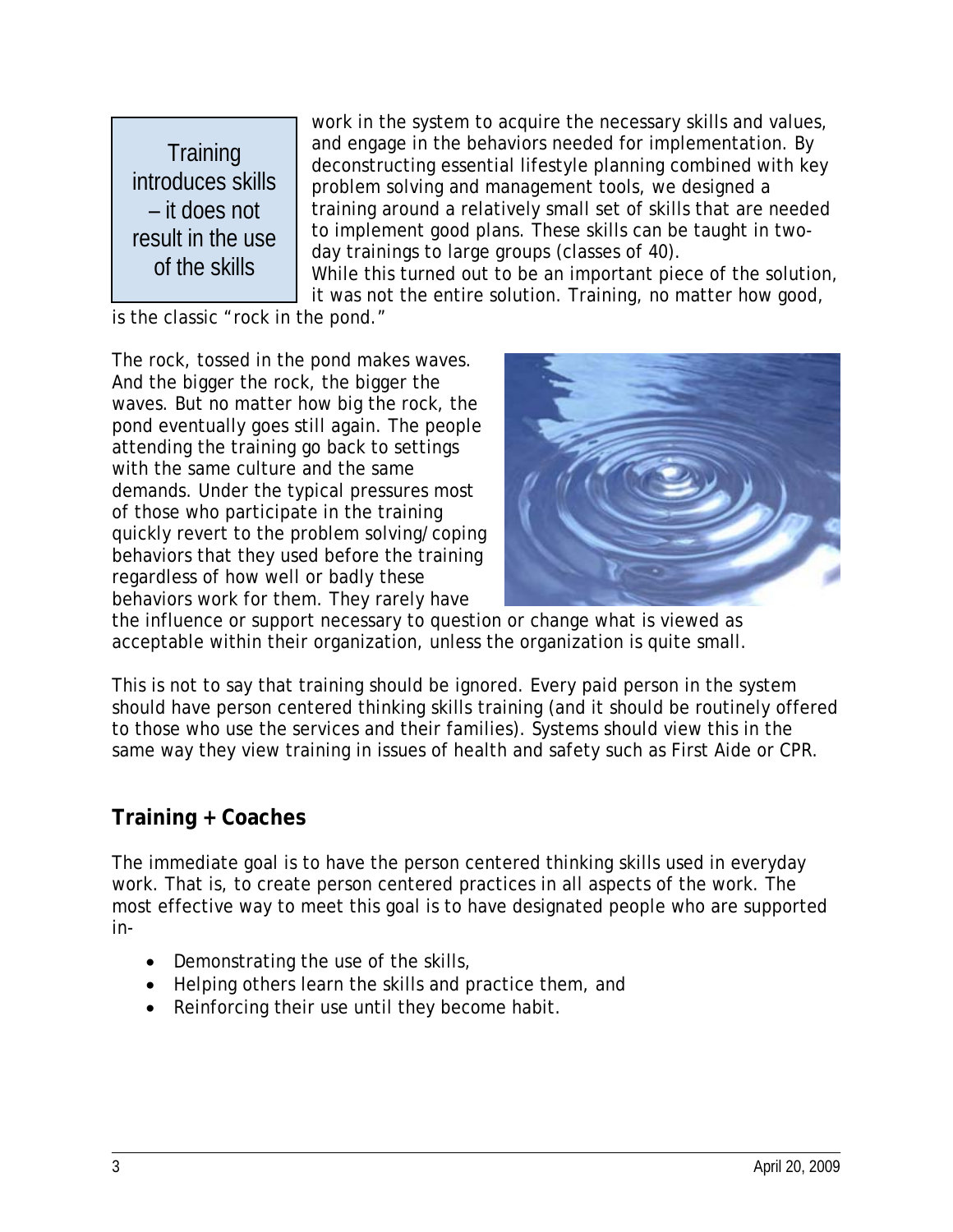Coaches implement the skills but must have ongoing support

In our efforts we have referred to these people as person centered thinking coaches<sup>[1](#page-5-0)</sup>. They are typically front line managers, service coordinators, and interested professionals. Coaches receive 1 day of additional training in how to coach. For coaches to be effective over time we have also found that they need ongoing support. This has resulted in meetings with coaches every six to eight weeks where they share what they have learned and are supported in transferring their skills to habits.

When coaches begin their work they find that there are immediate changes that they can make to improve the lives of the people receiving services and to improve the effectiveness of those who are paid to support them. These early successes create enthusiasm for the work and a willingness to continue to improve and apply the skills. The changes that they make are referred to as "level 1" changes – the changes that can be made without permission from senior management that don't require a change in organizational practices or structures. But without the support of senior management coaches run out of level 1 changes and see the need for changes in practices and structures that they cannot make. Without the support of senior management, coaches run out of the changes that they can make on their own. Seeing the need for change without anyone acting on it creates cynicism and damages trust.

## **Training and Coaches + Consistent Support from Leadership**

In the course of applying person centered thinking skills, coaches learn what is working and not working in the organization. Senior management needs to hear what coaches have learned and then act on the learning. The learning must come to the leadership in structured ways so that the learning

- Is unfiltered, does not pass through several layers before coming to senior management.
- Presents both what is working and what is not working
- Is actively listened to not just heard.
- Is analyzed using quality management tools.
- Results in actions that create more level 1 opportunities, which are used to increase the quality of life of the people who use the services.

Not surprisingly, the strongest predictor of success in this effort is the degree to which leadership engages in the effort.

The degree of engagement from leadership is the strongest predictor of success

<span id="page-5-0"></span> $\overline{a}$ <sup>1</sup> We are using the term coach in the limited sense of someone who assists others in acquiring and using a set of skills. Coaches help those they coach take the skills from training to habit.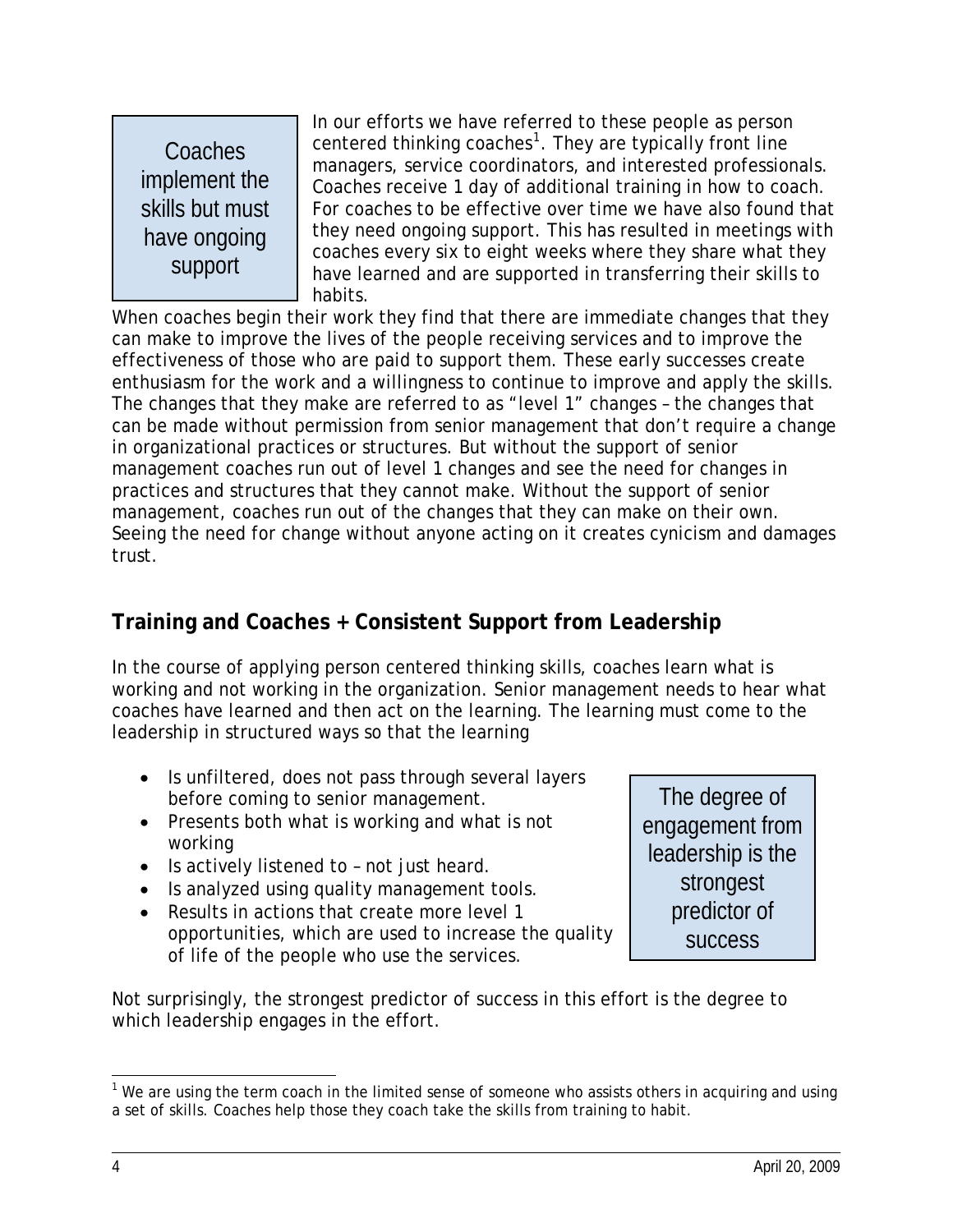Effective support from the organization's leadership requires that 100% of senior management participate in the two day person centered thinking training, actively participate in the discovery of what is working and not working in their organization, and share the responsibility for determining what success would look like in these efforts. Leadership defines the objectives that it wants to achieve from these efforts and how they will know if they are achieving them.

In every other month meetings, the organization's leaders listen to what coaches are doing and what they have learned. They listen for the level 1 changes that have been made and develop strategies to share that learning so that the same changes can be made across the organization. They look for what Kotter (Kotter, 1996) refers to as "short term wins" and celebrate them. They listen for the level 2 changes that are needed and develop action plans to make those changes. Level 2 changes are changes to organizational practices, policies, or structures that result in more opportunities to make level 1 changes. Finally they listen for the changes needed that are beyond their authority and that require actions from the larger system leadership.

During these meetings, and through additional training, leaders are supported in making person centered practices pervasive across the organization. Leaders begin to recognize that these same skills, used by front line employees to improve the interactions with people supported, can also be used by managers to improve interactions with their own employees. Through training in "positive and productive meetings" they learn how to save significant amounts of time and achieve better outcomes in their meetings. Support in applying the skills in day-to-day work results in person centered practices with their employees during supervision, performance evaluations, employee satisfaction efforts, and at the earliest point of hiring and orientation. Support in specific application of the skills used to support individuals, results in person centered teams. All of these increase the effectiveness of the teams while reducing turnover. Learning quality management tools such as satisfaction surveys, affinity diagrams, and process mapping reduce inefficiencies in practices. $<sup>2</sup>$  $<sup>2</sup>$  $<sup>2</sup>$ </sup> These tools are methods for sorting through significant amounts of information in a visual way that helps the group to understand their current status. They involve people directly in the assessment of the current situation, and help to build partnership by acquiring a respect for the viewpoints of others. Over time all of this builds a healthy organizational culture, one characterized by accountability, partnership, and learning.

# **Training, Coaches, Organizational Leaders + System Leaders**

<span id="page-6-0"></span><sup>&</sup>lt;u>2</u><br><sup>2</sup> We have found that most organizations need to take a step back and look at how efficient and effective their core processes are. Using activities like "process mapping" we help the organization layout an effort such as how someone goes from being referred to receiving services in a way where you can see - who does what; in what sequence; how long each action takes; where decisions are made; and how would you measure effectiveness. This supports organizations in making changes that increase the effectiveness and efficiency of the process and in measuring the how well the changes work.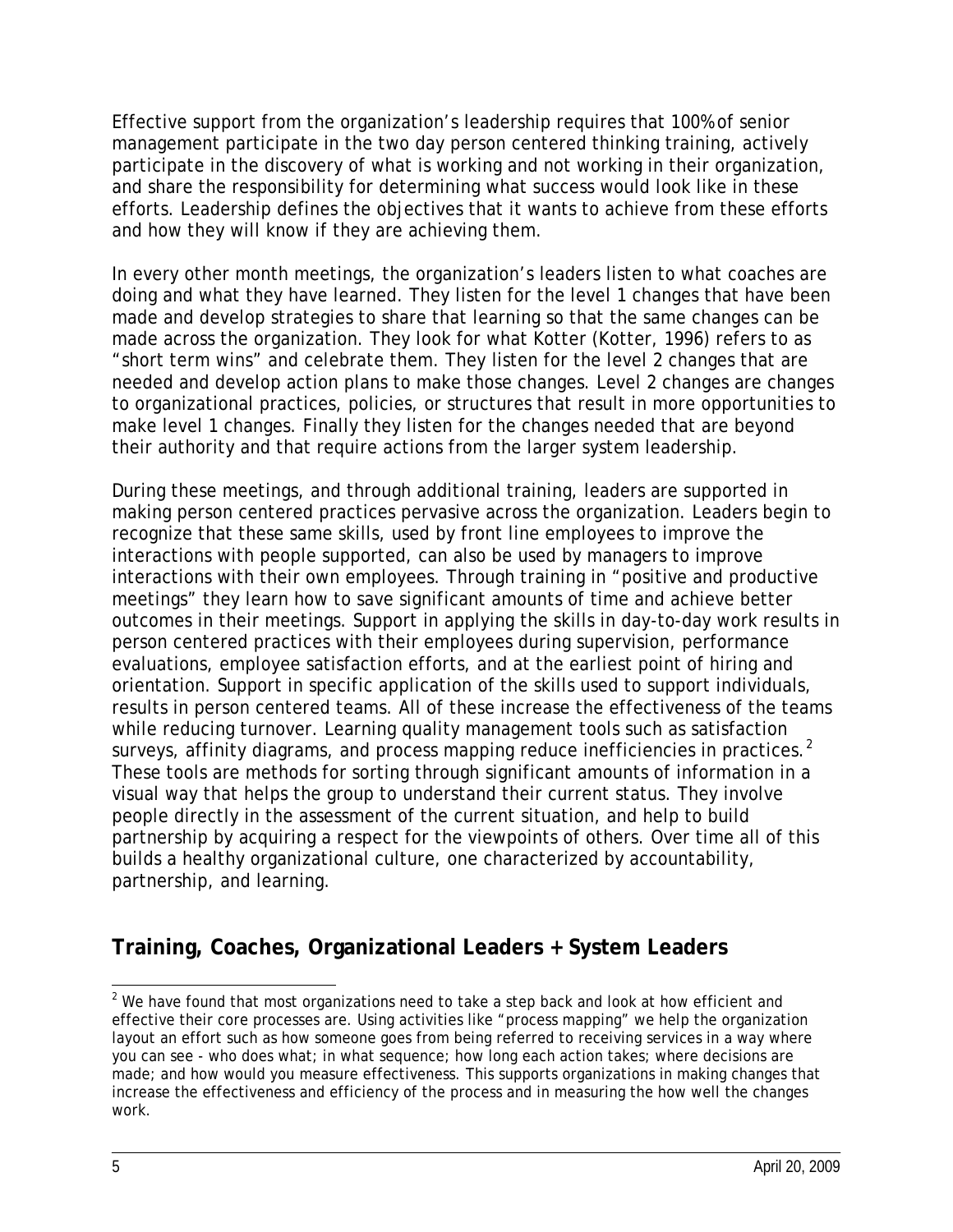Organizational leadership without system leadership has change limitations that are similar to those of coaches without organizational leaders. As organizational leaders listen to what is and is not working in the services and supports received by people, the need for change is identified. Organizational leaders find that while there are many changes that they can make, some of what is not working reflects the need for system change. Changes are needed in the system rules, practices, and structures. Experience has shown that the active and consistent participation of system managers creates a "learning journey" for the manager. By participating in the same discovery process along with organizational leaders and coaches, the system managers' understanding of the nature of the changes needed deepens. As a result of their direct participation in the discovery, their sense of urgency increases, and the likelihood that the changes made will have unintended consequences decreases. The changes that are referred to as level 3 changes include changes in rules, practices, or structures that impact multiple organizations across the full system. Making these changes results in level 2 change that in turn creates more opportunities to increase quality of life for those who use the services – more level 1 changes.

Together we have learned that changes are also needed in relationships across organizations. What stands in the way of positive change is not only the rules but also the absence of partnerships. Most systems have an undercurrent of "us versus them" in their culture. Consistent participation in the change process of those who manage the service coordination efforts and the state system managers begins to bridge this gap in partnership. The message that "we all need to change" rather than "you need to change" is a powerful one. We must all see ourselves as change targets before we can become change agents. The representatives from all system partners need to be the same people across time, they must attend consistently. They must be actively engaged in listening, in discovering, in sharing, and in problem solving. This puts them on the same learning journey as the leadership of the organization and helps them to advocate for change based on the learning that arises from supporting individuals. It also gives them a vivid and personal way to see the consequences of decisions and the consequences that arise from lack of decisions (as well as the unintended consequences).

#### **Another Way to Look at the Effort: Making change at all levels in the system by listening.**

At its core, this effort reflects the belief that changes should be driven by the learning that occurs from supporting individuals. The effort is constructed so that *listening to the learning* happens in structured settings where the need for change and the effects of changes made are clear. The simplest way to look at the effort is represented in the diagram below. Those who work directly with the people who use the services are supported in applying the tools. They change what they can change. Those changes that improve the lives of the people who use services are referred to as level 1 changes.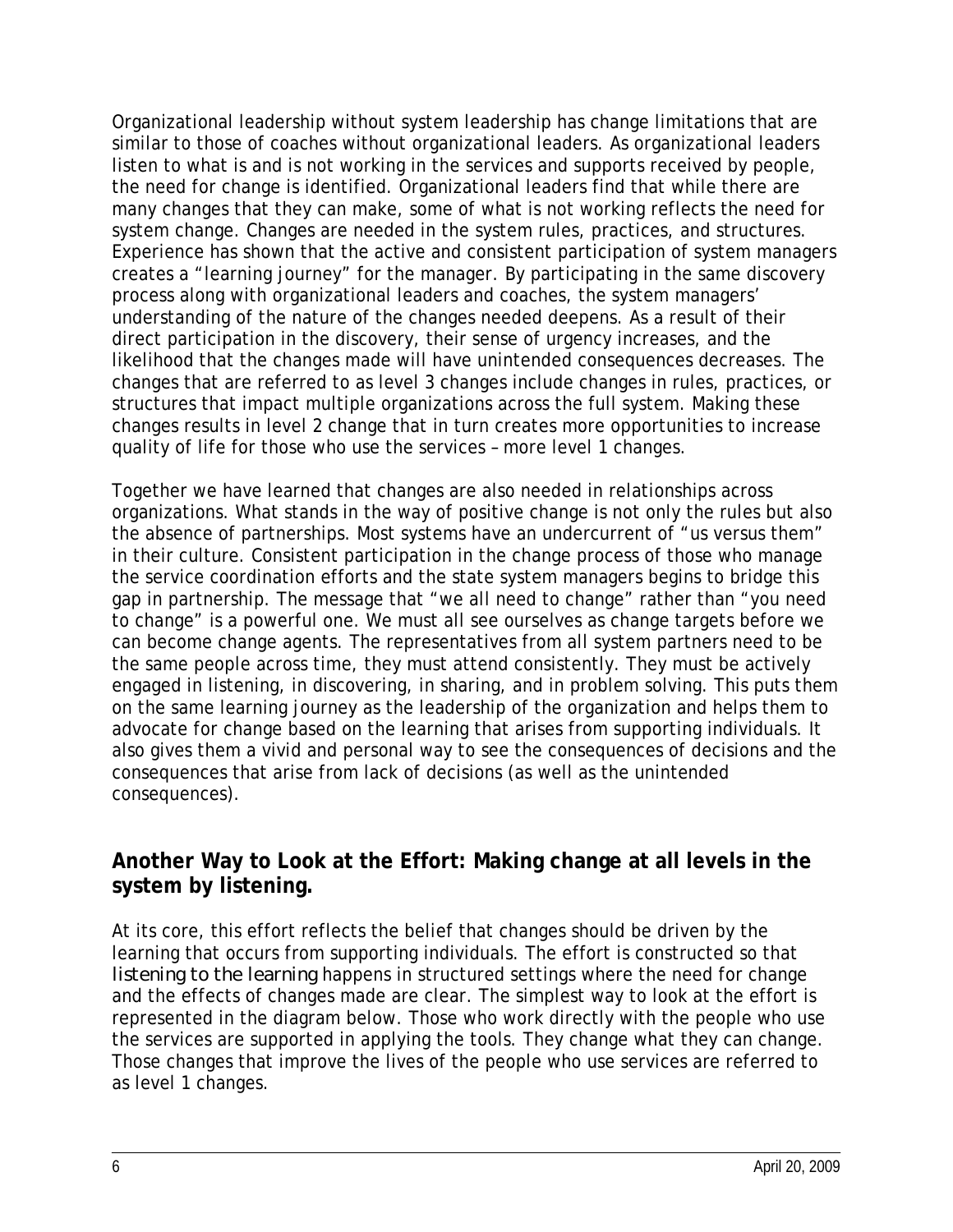The learning of those who apply the skills is collected, organized, and presented to a leadership group that includes both the organization's senior managers and the system senior managers. The leadership group listens to what the coaches have learned and looks for those things that should be celebrated and shared and for those things that need to change. The changes made by leadership within their organizations, which also create opportunities for more level 1 changes, are referred to as level 2 changes.

Level 3 changes occur when system leaders, through their



active participation in leadership groups, act upon and resolve the issues, systemwide policies, rules, and/or structures that create obstacles and/or inefficiencies. Where the system managers can make changes that support person centered practices for multiple organizations, these changes are referred to as level 3 changes.

## **The Critical Role of System Managers**

The system manager who is a careful listener learns where the inefficiencies are in the system, where parts of the system are not working well together

Any effort to have a person-centered system requires that the system leaders and managers actively engage in and apply the same person centered thinking and quality management skills in their work that the organization managers are applying. System leaders and managers must act not only on the issues raised in the leadership meetings but also on the implications of the learning. System managers have to engage in a careful and ongoing review of how the pieces of the system work together. The skills used in supporting individuals, and in facilitating change within individual agencies need to be applied to the system issues as well. Person centered practices are as needed and effective within a state disability program agency as they are within a service provider.

The work that the disability program agency carries out must include building partnerships among all of the key managers of the system, especially between those that fund, regulate,